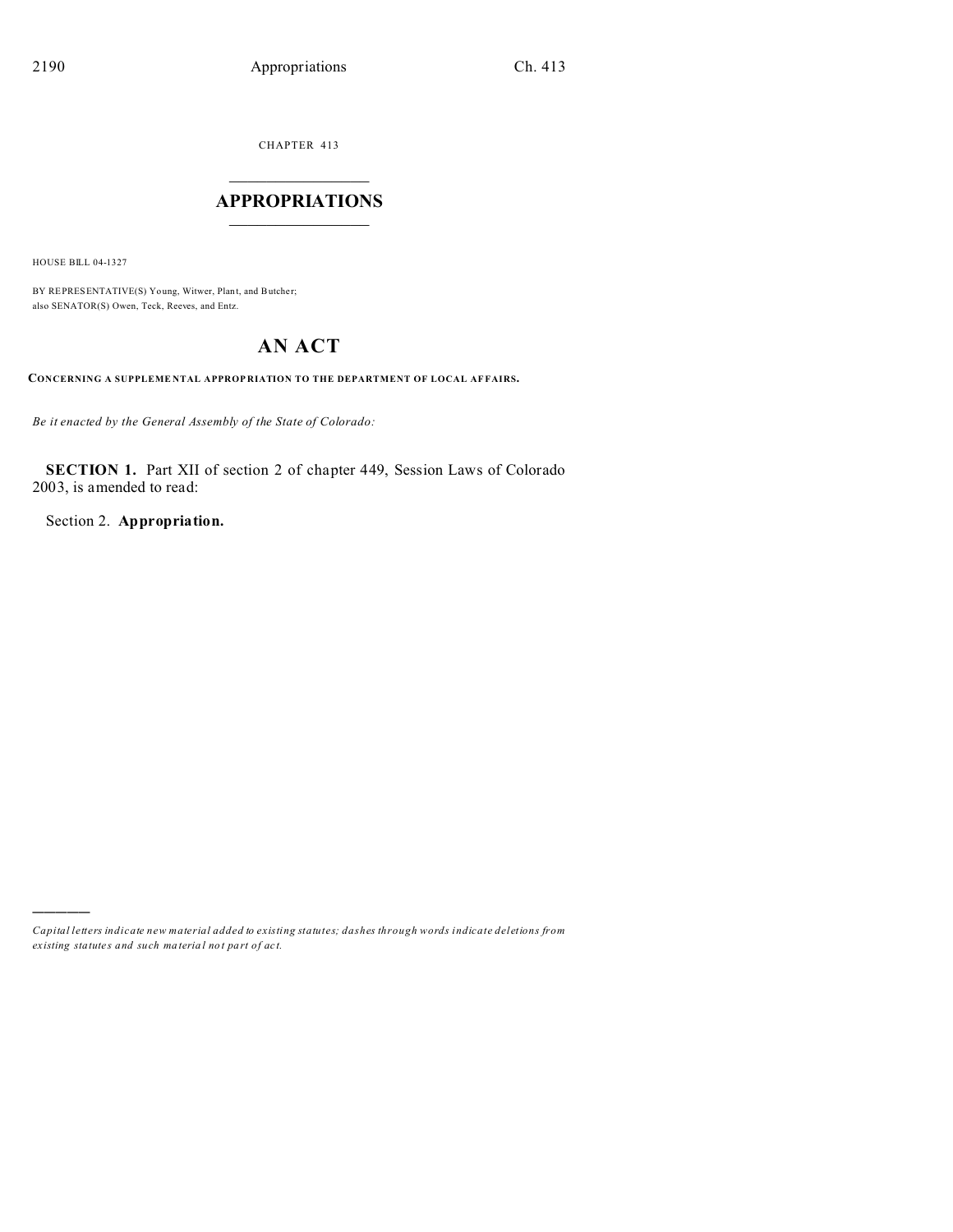|                                 |                           |              | <b>APPROPRIATION FROM</b>     |                                         |                      |                                       |                         |
|---------------------------------|---------------------------|--------------|-------------------------------|-----------------------------------------|----------------------|---------------------------------------|-------------------------|
|                                 | ITEM &<br><b>SUBTOTAL</b> | <b>TOTAL</b> | <b>GENERAL</b><br><b>FUND</b> | GENERAL<br><b>FUND</b><br><b>EXEMPT</b> | CASH<br><b>FUNDS</b> | CASH<br><b>FUNDS</b><br><b>EXEMPT</b> | FEDERAL<br><b>FUNDS</b> |
|                                 | \$                        | \$           | \$                            | $\mathbb S$                             | \$                   | \$                                    | \$                      |
|                                 |                           |              |                               | <b>PART XII</b>                         |                      |                                       |                         |
|                                 |                           |              |                               |                                         |                      |                                       |                         |
|                                 |                           |              |                               | DEPARTMENT OF LOCAL AFFAIRS             |                      |                                       |                         |
| (1) EXECUTIVE DIRECTOR'S OFFICE |                           |              |                               |                                         |                      |                                       |                         |
| Personal Services               | 1,013,444                 |              | 458,279                       |                                         |                      | $555, 165(T)^{a}$                     |                         |
|                                 |                           |              | $(6.3$ FTE)                   |                                         |                      | $(7.7$ FTE)                           |                         |
| Health, Life, and Dental        | 423,339                   |              | 304,348                       |                                         | $18,090^b$           | $25,816^{j}$                          | 75,085                  |
| Short-term Disability           | 28,801                    |              | 7,276                         |                                         | $1,072^b$            | $9,747^k$                             | 10,706                  |
| Salary Survey and Senior        |                           |              |                               |                                         |                      |                                       |                         |
| <b>Executive Service</b>        | 310,923                   |              | 226,460                       |                                         | $11,919^{b}$         | $17,079^{\circ}$                      | 55,465                  |
| Workers' Compensation           | 14,262                    |              | 13,321                        |                                         | 392 <sup>b</sup>     | $549^\circ$                           |                         |
| Operating Expenses              | 133,203                   |              | 124,803                       |                                         |                      |                                       | 8,400                   |
| Legal Services for 1,790        |                           |              |                               |                                         |                      |                                       |                         |
| hours                           | 108,814                   |              | 98,690                        |                                         | $5,037^b$            | $1,183^{\circ}$                       | 3,904                   |
| Purchase of Services from       |                           |              |                               |                                         |                      |                                       |                         |
| Computer Center                 | 8,503                     |              | 8,503                         |                                         |                      |                                       |                         |
|                                 | 9,975                     |              | 9,975                         |                                         |                      |                                       |                         |
| Payment to Risk                 |                           |              |                               |                                         |                      |                                       |                         |
| Management and Property         |                           |              |                               |                                         |                      |                                       |                         |
| Funds                           | 58,219                    |              | 54,381                        |                                         | 1,599'               | 2,239                                 |                         |
|                                 |                           |              |                               |                                         |                      |                                       |                         |
| Ch. 413                         |                           |              |                               | Appropriations                          |                      |                                       | 2191                    |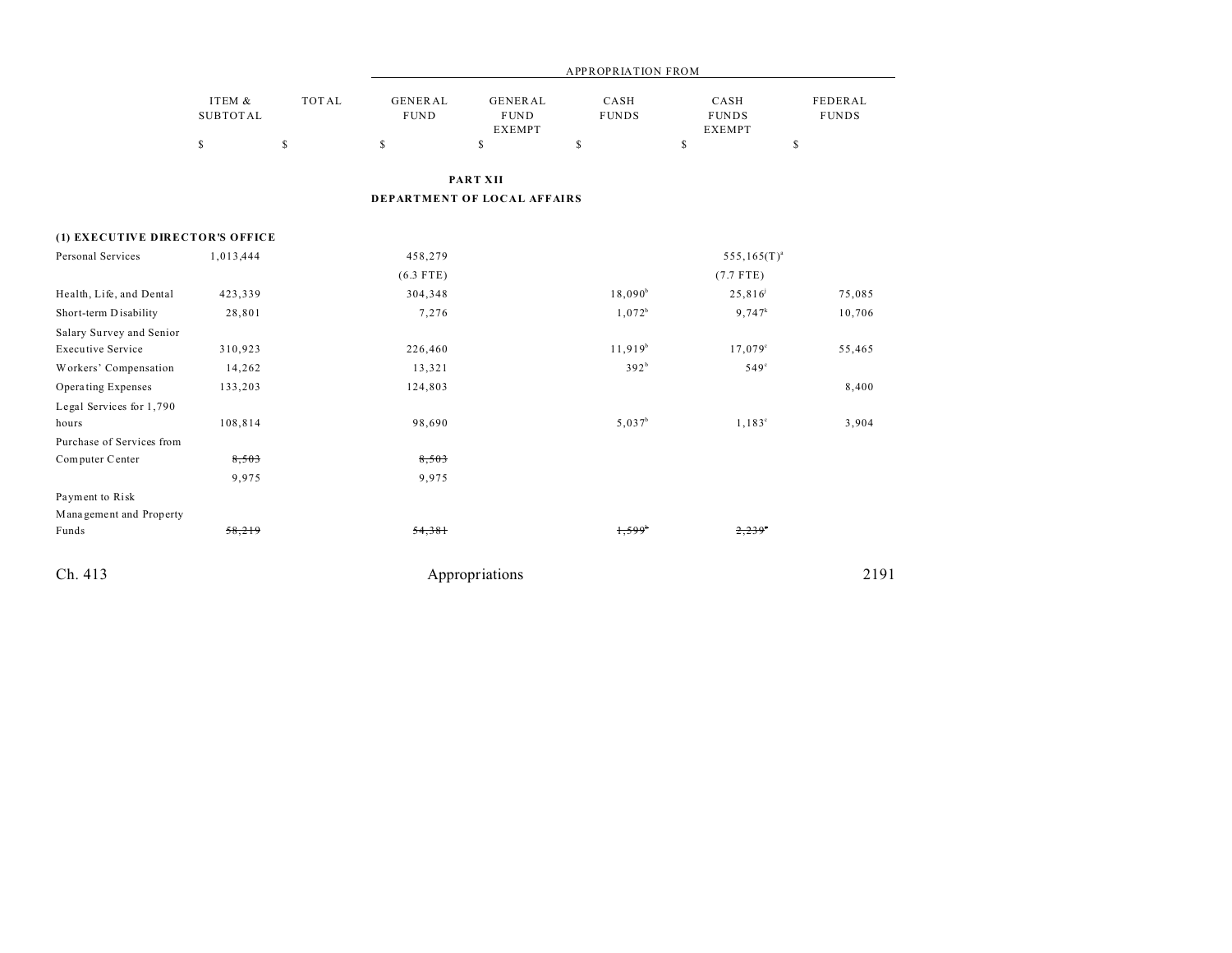|                                     |                           |              | <b>APPROPRIATION FROM</b>     |                                                |                      |                                       |                         |
|-------------------------------------|---------------------------|--------------|-------------------------------|------------------------------------------------|----------------------|---------------------------------------|-------------------------|
|                                     | ITEM &<br><b>SUBTOTAL</b> | <b>TOTAL</b> | <b>GENERAL</b><br><b>FUND</b> | <b>GENERAL</b><br><b>FUND</b><br><b>EXEMPT</b> | CASH<br><b>FUNDS</b> | CASH<br><b>FUNDS</b><br><b>EXEMPT</b> | FEDERAL<br><b>FUNDS</b> |
|                                     | \$                        | $\mathbb{S}$ | $\mathbb{S}$                  | \$                                             | $\mathbb{S}$         | $\mathbb{S}$<br>\$                    |                         |
|                                     | 56,796                    |              | 53,052                        |                                                | $1,560^b$            | $2,184^{\circ}$                       |                         |
| Multi-use Network                   |                           |              |                               |                                                |                      |                                       |                         |
| Payments                            | 56,479                    |              | 29,696                        |                                                | $2,202^{\circ}$      | $3,944$ <sup>*</sup>                  | 20,637                  |
|                                     | 45,843                    |              | 24,104                        |                                                | 1,787 <sup>b</sup>   | $3,201^{\circ}$                       | 16,751                  |
| Vehicle Lease Payments              | 126,763                   |              | 126,763                       |                                                |                      |                                       |                         |
|                                     | 106,463                   |              | 106,463                       |                                                |                      |                                       |                         |
| <b>Information Technology</b>       |                           |              |                               |                                                |                      |                                       |                         |
| Asset Maintenance                   | 75,160                    |              | 29,913                        |                                                | $6,238^{b}$          | $14,685^{\circ}$                      | 24,324                  |
| Leased Space                        | 37,332                    |              | 20,876                        |                                                |                      | $6, 103(T)^d$                         | 10,353                  |
| Capitol Complex Leased              |                           |              |                               |                                                |                      |                                       |                         |
| Space                               | 388,004                   |              | 292,574                       |                                                | 13,326'              | $23,409($ T $)^t$                     | 58,695                  |
|                                     | 385,362                   |              | 293,913                       |                                                | $13,311^{\circ}$     | $24,107(T)^f$                         | 54,031                  |
| Moffat Tunnel                       |                           |              |                               |                                                |                      |                                       |                         |
| Improvement District <sup>137</sup> | 83,542                    |              |                               |                                                | 23,542 <sup>s</sup>  | $60,000^h$                            |                         |
| Workforce Development               |                           |              |                               |                                                |                      |                                       |                         |
| Council                             | 330,481                   |              |                               |                                                |                      | $330,481(T)^{i}$                      |                         |
|                                     |                           |              |                               |                                                |                      | $(4.0$ FTE)                           |                         |
| Workforce Improvement               |                           |              |                               |                                                |                      |                                       |                         |
| Grants                              | 780,000                   |              |                               |                                                |                      | 30,000 <sup>1</sup>                   | 750,000                 |
|                                     |                           | 3,977,269    |                               |                                                |                      |                                       |                         |
|                                     |                           | 3,943,740    |                               |                                                |                      |                                       |                         |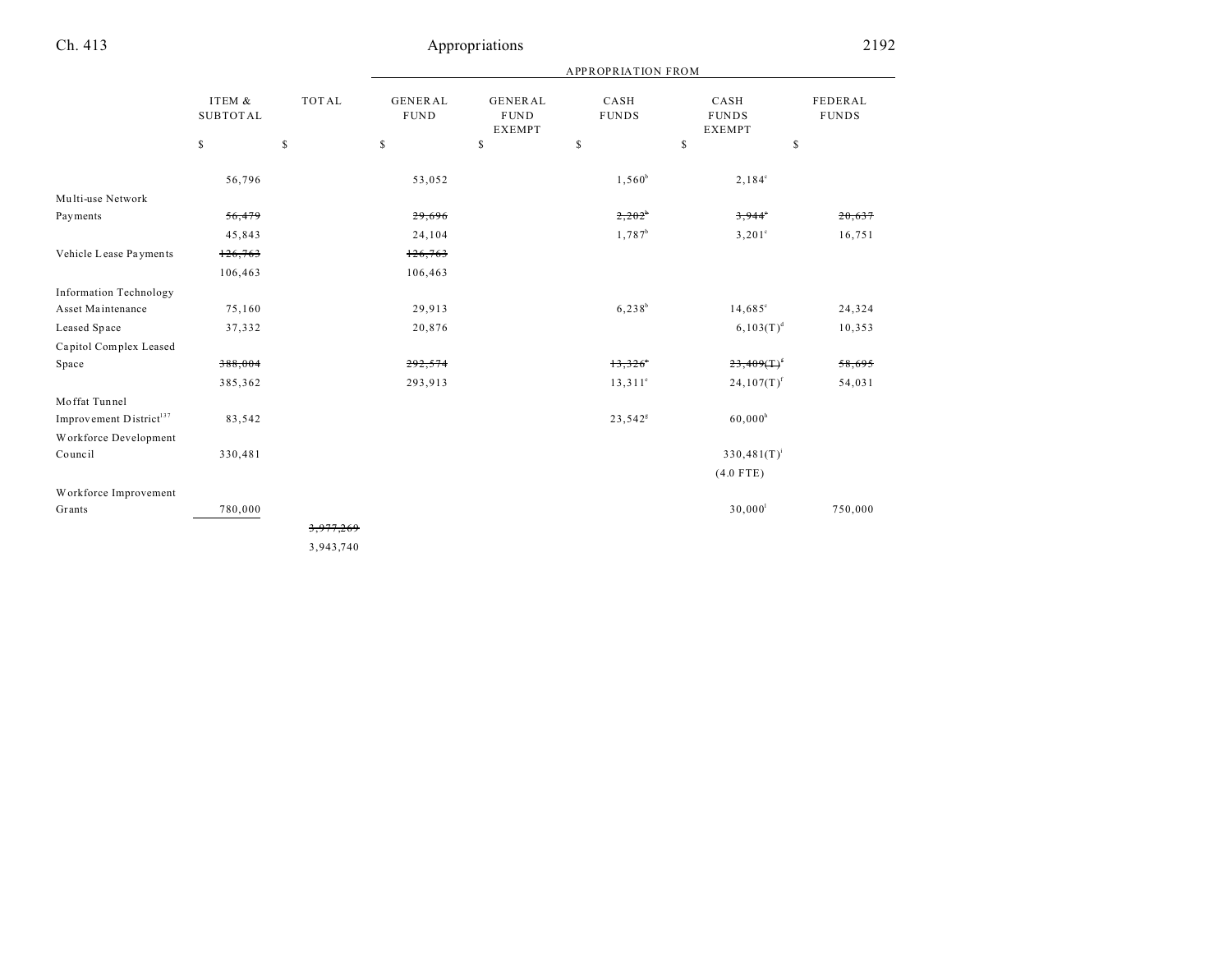a This amount shall be from indirect cost recoveries.

<sup>b</sup> These amounts shall be from various sources of cash funds.

c These amounts shall be from various sou rces of cash funds exempt.

d Of this amount, \$4,069 shall be from the Local Government Severance Tax Fund created in Section 39-29-110, C.R.S., and \$2,034 shall be from the Local Government Mineral Impact Fund created in Section 34-63-102, C.R.S. These amounts are transferred from the Local Government Mineral and Energy Impact Grants and Disbursements line item.

<sup>e</sup> Of this amount, <del>\$3,196</del> \$3,195 shall be from the Search and Rescue Fund pursuant to Section 33-1-112.5, C.R.S., <del>\$2,599</del> \$2,595 shall be from the Colorado W ater Resources and Power Development Authority pursuant to Section 37-95-107.6, C.R.S., and \$7,531 \$7,521 shall be from the Building Regulation Fund pursuant to Section 24-32-3309, C.R.S.

<sup>f</sup> Of this amount, <del>\$14,651</del> \$15,116 shall be from the Local Government Severance Tax Fund, <del>\$7,326</del> \$7,559 shall be from the Local Government Mineral Impact Fund, and \$1 ,432 shall be from Limited Gaming Funds appropriated to the Department of Revenue. The Severance Ta x and Mineral Impact amounts are transferred from the Local G overnment M ineral and Energy Impact Grants and D isbursements line item.

g This amount shall be from the Moffat Tunnel Cash Fund pursuant to Section 32-8-126, C.R.S.

<sup>h</sup> This amount shall be from reserves in the Moffat Tunnel Cash Fund pursuant to Section 32-8-126, C.R.S.

This amount shall be from federal funds transferred to the Department of Local Affairs from other state agencies.

j Of this amount, \$8,12 9(T) shall be from the Local Government Severance Tax Fu nd, \$4,06 5(T) shall be from the Local Government Mineral Impact fund, and \$13 ,622 shall be from various sources of cash funds. The Severance Tax and M ineral Impact Amounts are transferred from the Local Government Mineral and Energy Impact Grants and Disbursements line item.

k Of this amount, \$2,961(T) shall be from the Local Government Severance Tax Fund, \$1,481(T) shall be from the Local Government Mineral Impact fund, and \$5,305 shall be from various sources of cash funds. The Severance Tax and Mineral Impact Amounts are transferred from the Local Government Mineral and Energy Impact Grants and Disbursements line item.

l This amount shall be from dona tions.

#### **(2) PROPERTY TAXATION**

| 1,733,807<br>2,493,645 | $759,838(T)^{a}$ |
|------------------------|------------------|
| $(15.0$ FTE)           |                  |
| 603,179<br>603,179     |                  |
|                        |                  |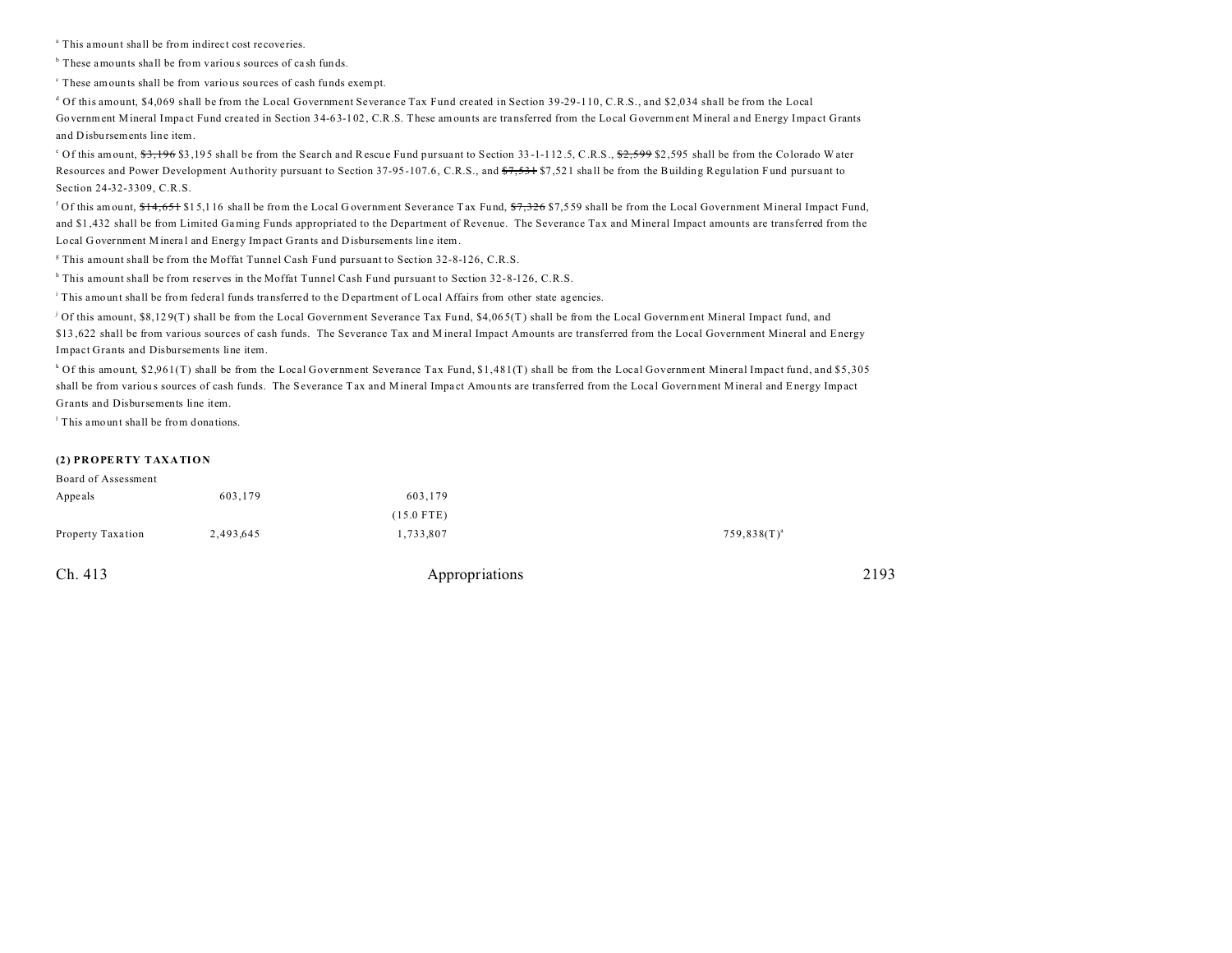## Ch. 413 Appropriations 2194

|                                 |                    |           | <b>APPROPRIATION FROM</b>     |                                                |                      |                                       |                         |
|---------------------------------|--------------------|-----------|-------------------------------|------------------------------------------------|----------------------|---------------------------------------|-------------------------|
|                                 | ITEM &<br>SUBTOTAL | TOTAL     | <b>GENERAL</b><br><b>FUND</b> | <b>GENERAL</b><br><b>FUND</b><br><b>EXEMPT</b> | CASH<br><b>FUNDS</b> | CASH<br><b>FUNDS</b><br><b>EXEMPT</b> | FEDERAL<br><b>FUNDS</b> |
|                                 | s                  | S         | S                             | \$                                             | \$                   | \$                                    | ch<br>ъ                 |
|                                 |                    |           | $(26.8$ FTE)                  |                                                |                      | $(11.7$ FTE)                          |                         |
| State Board of                  |                    |           |                               |                                                |                      |                                       |                         |
| Equalization                    | 12,856             |           | 12,856                        |                                                |                      |                                       |                         |
| <b>Indirect Cost Assessment</b> | 142,425            |           |                               |                                                |                      | $142,425(T)^{b}$                      |                         |
|                                 |                    | 3,252,105 |                               |                                                |                      |                                       |                         |

<sup>a</sup> Of this amount, \$47,712 shall be from indirect cost recoveries, \$474,751 shall be from the Local Government Severance Tax Fund created in Section 39-29-110(1), C.R.S., and \$237,375 shall be from the Local Government Mineral Impact Fund created in Section 34-63-102(5), C.R.S. The Severance Tax and Mineral Impact amounts are transferred from the Local Government Mineral and Energy Impact Grants and Disbursements line item.

<sup>b</sup> Of this amount, \$94,950 shall be from the Local Government Severance Tax Fund created in Section 39-29-110(1), C.R.S., and \$47,475 shall be from the Local Government Mineral Impact Fund created in Section 34-63 -102(5 ), C.R.S. The Severance Ta x and Mineral Impact amounts are transferred from the Local Government Mineral and Energy Impact Grants and Disbursements line item.

### **(3) DIVISION OF HOUSING138, 139**

#### (A) Administration Personal Services 1,184,415 234,982 278,053(T)<sup>a</sup> 278,053(T)<sup>a</sup> 671,380 (4.4 FTE) (3.8 FTE) (10.8 FTE) Operating Expenses 159,015 18,022 11,993 $(T)^b$  11,993 $(T)^b$ 129,000 Housing Seminars 14,795<sup>c</sup> 14,795<sup>c</sup> 14,795<sup>c</sup> Indirect Cost Assessment  $373,125$   $196,388^d$  $29,843(T)^e$ 146,894 1,731,350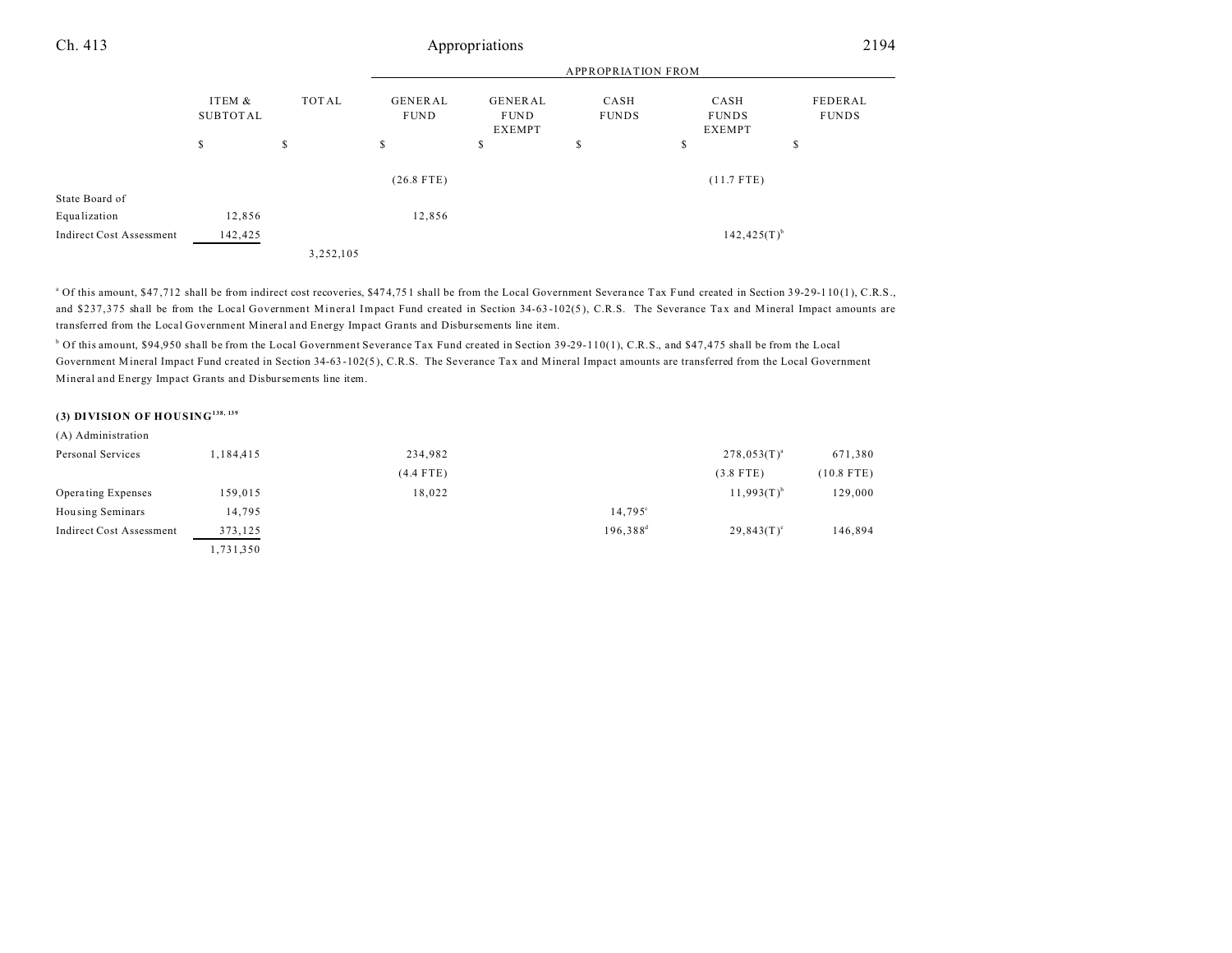<sup>a</sup> Of this amount, \$158,681 shall be from indirect cost recoveries, \$79,582 shall be from the Local Government Severance Tax Fund created in Section 39-29-110(1), C.R.S., and \$39,790 shall be from the Local Government Mineral Impact Fund created in Section 34-63-102(5), C.R.S. The Severance Tax and Mineral Impact amounts are transferred from the Local Government Mineral and Energy Impact Grants and Disbursements line item.

<sup>b</sup> This amount shall be from indirect cost recoveries.

<sup>c</sup> This amount shall be from fees paid by seminar participants.

d This amount shall be from the Building Regulation Fund pursuant to Section 24-32-3309, C.R.S.

e Of this amount, \$19,895 shall be from the Local Government Severance Tax Fund created in Section 39-29-110(1), C.R.S., and \$9,948 shall be from the Local Government Mineral Impact Fund created in Section 34-63 -102(5 ), C.R.S. The Severance Ta x and Mineral Impact amounts are transferred from the Local Government Mineral and Energy Impact Grants and Disbursements line item.

| (B) Manufactured Buildings Program |         |                      |  |  |  |
|------------------------------------|---------|----------------------|--|--|--|
| Program Costs                      | 675.570 | 675.570 <sup>a</sup> |  |  |  |
|                                    |         | $(8.9$ FTE)          |  |  |  |

<sup>a</sup>This amount shall be from the Building Regulation Fund pursuant to Section 24-32-3309, C.R.S.

| (C) Affordable Housing Development |            |                       |  |
|------------------------------------|------------|-----------------------|--|
| Colorado Affordable                |            |                       |  |
| Housing Construction               |            |                       |  |
| Grants and Loans                   | 10,000     | $10,000$ <sup>*</sup> |  |
|                                    | 12,295     | $12, 295^{\circ}$     |  |
| Federal Affordable                 |            |                       |  |
| Housing Construction               |            |                       |  |
| Grants and Loans                   | 11,077,531 | 11,077,531            |  |
| Emergency Shelter                  |            |                       |  |
| Program                            | 920,000    | 920,000               |  |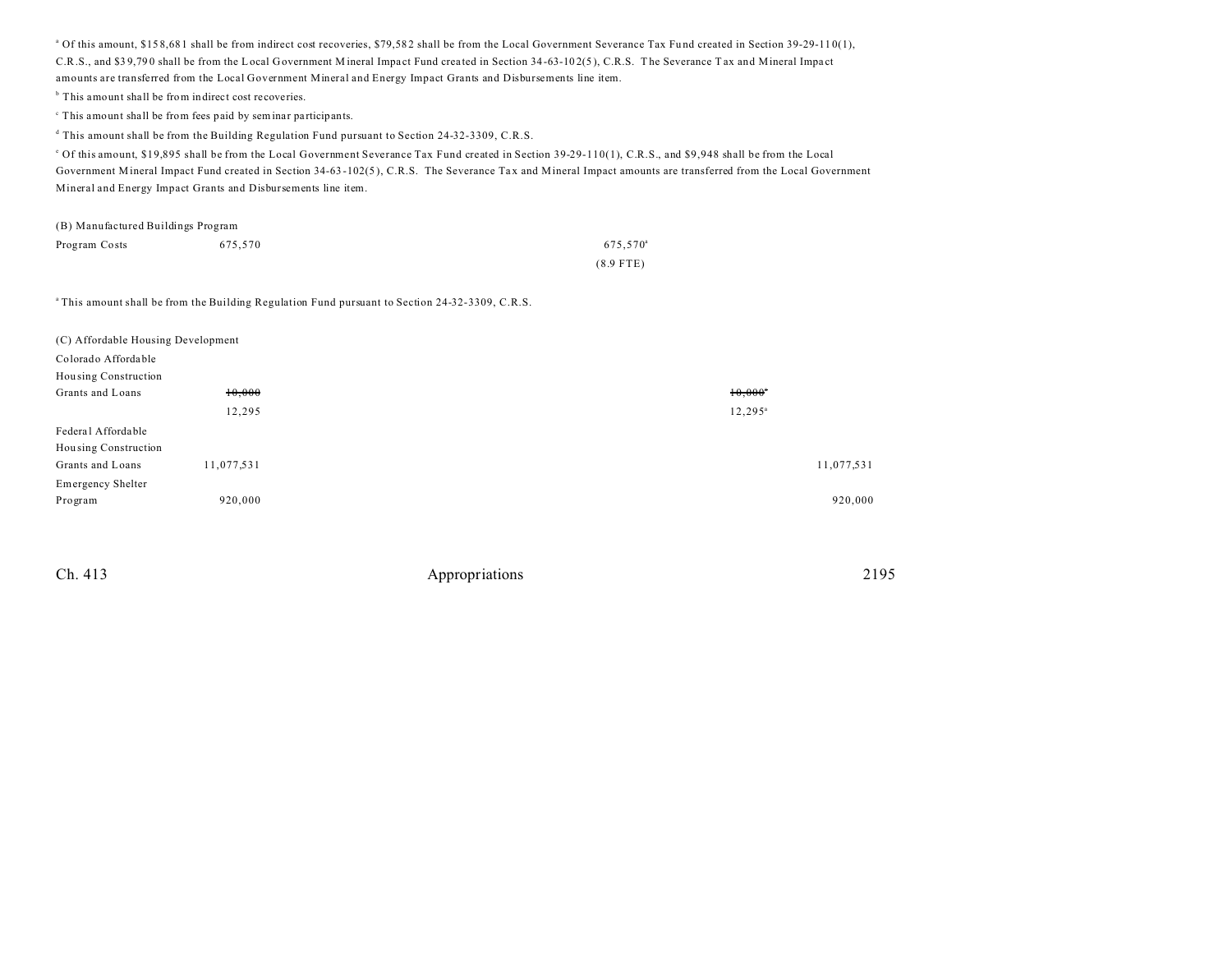| Ch. 413                                                             |                           |              |                               | Appropriations                                 |                      |                                       | 2196                    |  |
|---------------------------------------------------------------------|---------------------------|--------------|-------------------------------|------------------------------------------------|----------------------|---------------------------------------|-------------------------|--|
|                                                                     |                           |              | <b>APPROPRIATION FROM</b>     |                                                |                      |                                       |                         |  |
|                                                                     | ITEM &<br><b>SUBTOTAL</b> | <b>TOTAL</b> | <b>GENERAL</b><br><b>FUND</b> | <b>GENERAL</b><br><b>FUND</b><br><b>EXEMPT</b> | CASH<br><b>FUNDS</b> | CASH<br><b>FUNDS</b><br><b>EXEMPT</b> | FEDERAL<br><b>FUNDS</b> |  |
|                                                                     | \$                        | $\mathbb S$  | \$                            | $\mathbb{S}$                                   | \$                   | \$                                    | \$                      |  |
| Private Activity Bond                                               |                           |              |                               |                                                |                      |                                       |                         |  |
| Allocation Committee                                                | 2,500                     |              | 2,500                         |                                                |                      |                                       |                         |  |
|                                                                     | 12,010,031                |              |                               |                                                |                      |                                       |                         |  |
|                                                                     | 12,012,326                |              |                               |                                                |                      |                                       |                         |  |
| <sup>a</sup> This amount shall be from gifts, grants and donations. |                           |              |                               |                                                |                      |                                       |                         |  |
| (D) Rental Assistance                                               |                           |              |                               |                                                |                      |                                       |                         |  |
| Low Income Rental                                                   |                           |              |                               |                                                |                      |                                       |                         |  |
| Subsidies                                                           | 14,216,760                |              |                               |                                                |                      |                                       | 14,216,760              |  |
|                                                                     |                           | 28,633,711   |                               |                                                |                      |                                       |                         |  |
|                                                                     |                           | 28,636,006   |                               |                                                |                      |                                       |                         |  |
| (4) DIVISION OF LOCAL GOVERNMENT                                    |                           |              |                               |                                                |                      |                                       |                         |  |
| (A) Local Government and Community Services                         |                           |              |                               |                                                |                      |                                       |                         |  |
| (1) Administration                                                  |                           |              |                               |                                                |                      |                                       |                         |  |
| Personal Services                                                   | 1,546,087                 |              | 710,672                       |                                                | 11,779 <sup>a</sup>  | $550,977(T)$ <sup>b</sup>             | 272,659                 |  |
|                                                                     |                           |              | $(10.3$ FTE)                  |                                                | $(0.2$ FTE)          | $(8.0$ FTE)                           | $(3.1$ FTE)             |  |
| Operating Expenses                                                  | 94,332                    |              | 38,947                        |                                                |                      | $29,385(T)^c$                         | 26,000                  |  |
|                                                                     | 1,640,419                 |              |                               |                                                |                      |                                       |                         |  |
|                                                                     |                           |              |                               |                                                |                      |                                       |                         |  |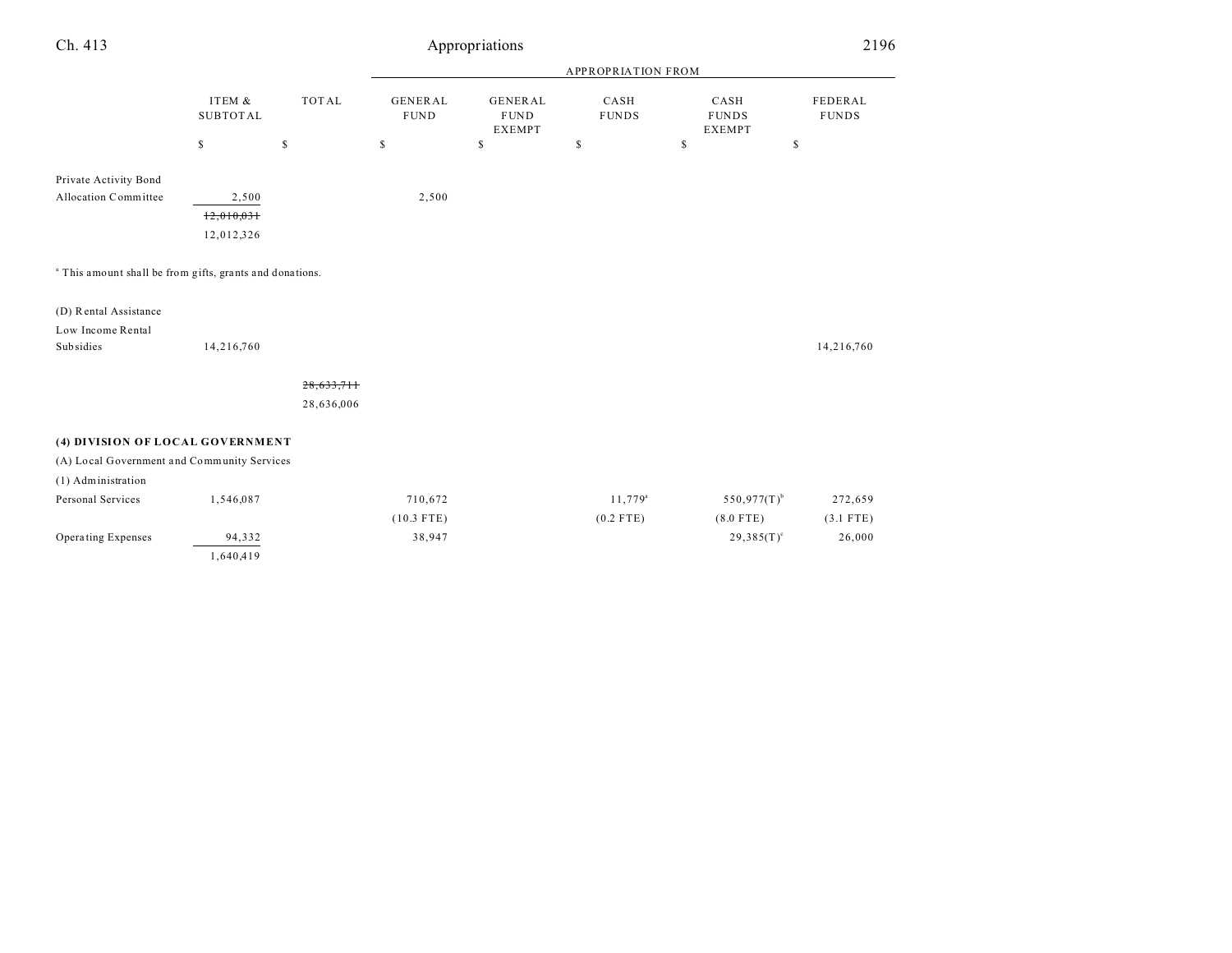a This amount shall be from charges to non-state agencies for use of the Automated Mapping System.

<sup>b</sup> Of this amount, \$75,675 shall be from indirect cost recoveries, \$316,868 shall be from the Local Government Severance Tax Fund created in Section 39-29-110(1), C.R.S., and \$158,434 shall be from the Local Government Mineral Impact Fund created in Section 34-63-102(5), C.R.S. The Severance T ax and Mineral Impact amounts are transferred from the Local Government Mineral and Energy Impact Grants and Disbursements line item.

C Of this amount, \$4,239 shall be from indirect cost recoveries, \$16,764 shall be from the Local Government Severance Tax Fund created in Section 39-29-110(1), C.R.S., and \$8 ,38 2 sha ll be from the Local G overnment Mineral Impa ct Fund crea ted in Section 34-63-102 (5), C.R.S. The Severance Tax a nd Mineral Impa ct amounts are transferred from the Local Government Mineral and Energy Impact Grants and Disbursements line item.

| (2) Local Government Services  |            |                      |
|--------------------------------|------------|----------------------|
| Local Utility Management       |            |                      |
| Assistance                     | 139,173    | 139,173 <sup>a</sup> |
|                                |            | $(2.0$ FTE)          |
| <b>Conservation Trust Fund</b> |            |                      |
| Disbursements                  | 50,000,000 | $50,000,000^b$       |
| Local Government               |            |                      |
| Training Seminars              | 35,540     | 35,540°              |
|                                | 50,174,713 |                      |

<sup>a</sup>This amount shall be from the Colorado Water Resources and Power Development Authority pursuant to Section 37-95-107.6, C.R.S.

<sup>b</sup> This amount shall be from the State Lottery Fund pursuant to Section 33-60-104 (1) (a), C.R.S.

<sup>c</sup> This amount shall be from fees paid by seminar participants.

| (3) Community Services |           |           |
|------------------------|-----------|-----------|
| Community Services     |           |           |
| <b>Block Grant</b>     | 5.498.343 | 5,498,343 |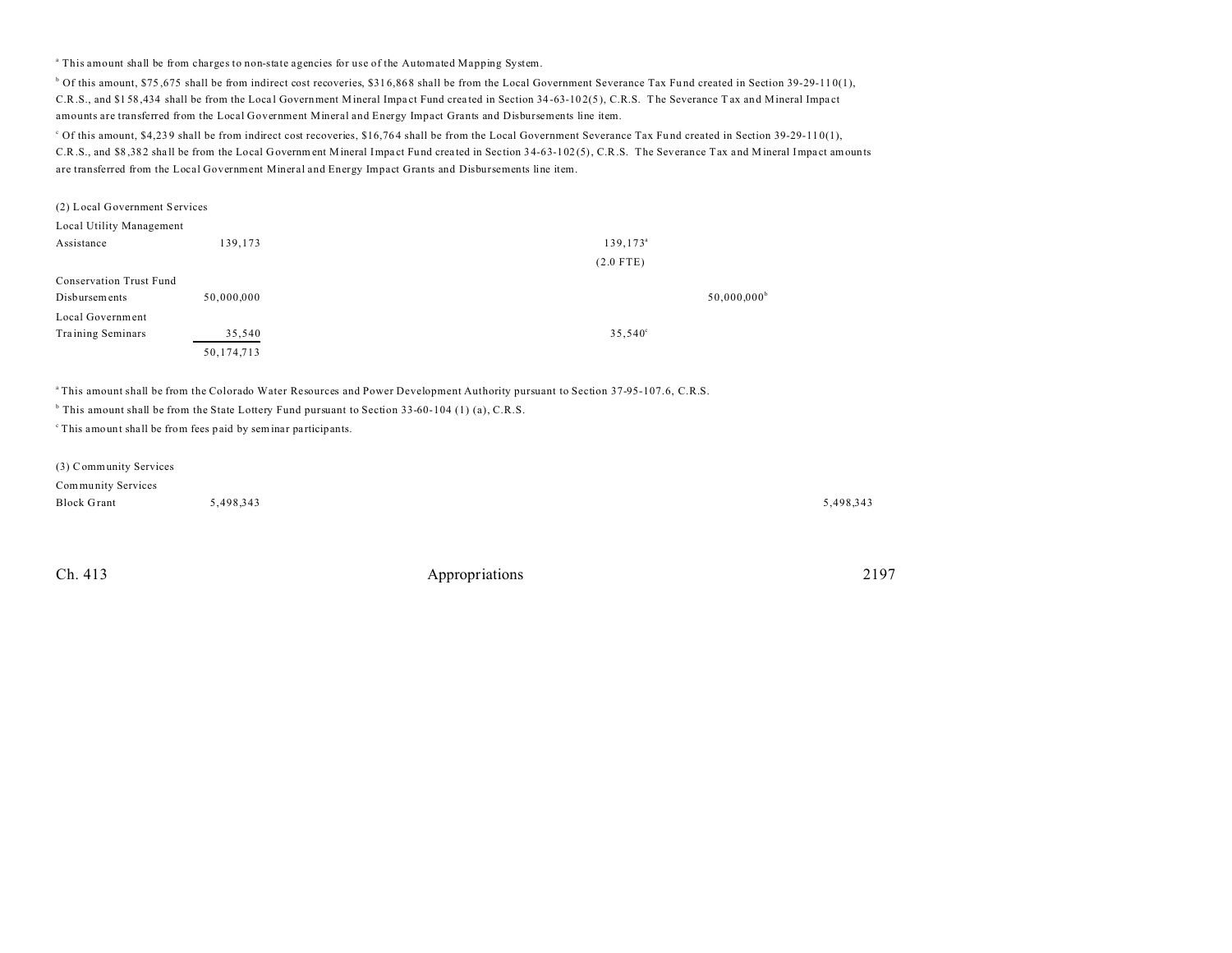| Ch. 413                                                                                                                           | Appropriations            |       |                               |                                                |                      |                                       | 2198                    |  |
|-----------------------------------------------------------------------------------------------------------------------------------|---------------------------|-------|-------------------------------|------------------------------------------------|----------------------|---------------------------------------|-------------------------|--|
|                                                                                                                                   |                           |       | <b>APPROPRIATION FROM</b>     |                                                |                      |                                       |                         |  |
|                                                                                                                                   | ITEM &<br><b>SUBTOTAL</b> | TOTAL | <b>GENERAL</b><br><b>FUND</b> | <b>GENERAL</b><br><b>FUND</b><br><b>EXEMPT</b> | CASH<br><b>FUNDS</b> | CASH<br><b>FUNDS</b><br><b>EXEMPT</b> | FEDERAL<br><b>FUNDS</b> |  |
|                                                                                                                                   | \$                        | \$    | \$                            | \$                                             | \$                   | \$                                    | \$                      |  |
| (4) Waste Tire Fund                                                                                                               |                           |       |                               |                                                |                      |                                       |                         |  |
| Waste Tire Recycling,                                                                                                             |                           |       |                               |                                                |                      |                                       |                         |  |
| Reuse and Removal Grants                                                                                                          | 1,550,000                 |       |                               |                                                | $1,550,000^{\circ}$  |                                       |                         |  |
|                                                                                                                                   |                           |       |                               |                                                | $(0.5$ FTE)          |                                       |                         |  |
| Allocations to the                                                                                                                |                           |       |                               |                                                |                      |                                       |                         |  |
| Commission on Higher                                                                                                              |                           |       |                               |                                                |                      |                                       |                         |  |
| Education, Advanced                                                                                                               |                           |       |                               |                                                |                      |                                       |                         |  |
| Technology Fund                                                                                                                   | 775,000                   |       |                               |                                                | $775,000^{\circ}$    |                                       |                         |  |
|                                                                                                                                   | 2,325,000                 |       |                               |                                                |                      |                                       |                         |  |
| <sup>a</sup> These amounts shall be from the Waste Tire Recycling Development Cash Fund pursuant to Section 25-17-202 (3), C.R.S. |                           |       |                               |                                                |                      |                                       |                         |  |

| (B) Field Services        |            |             |                |                           |             |
|---------------------------|------------|-------------|----------------|---------------------------|-------------|
| Program Costs             | 1,965,867  | 294,368     |                | $1,361,679(T)^{a}$        | 309,820     |
|                           |            | $(3.4$ FTE) |                | $(16.0$ FTE)              | $(4.9$ FTE) |
| Community Development     |            |             |                |                           |             |
| Block Grant (Business and |            |             |                |                           |             |
| Infrastructure            |            |             |                |                           |             |
| Development)              | 7,500,061  |             |                |                           | 7,500,061   |
| Local Government Mineral  |            |             |                |                           |             |
| and Energy Impact Grants  |            |             |                |                           |             |
| and Disbursements         | 59,000,000 |             | $20,000,000^b$ | $39,000,000$ <sup>c</sup> |             |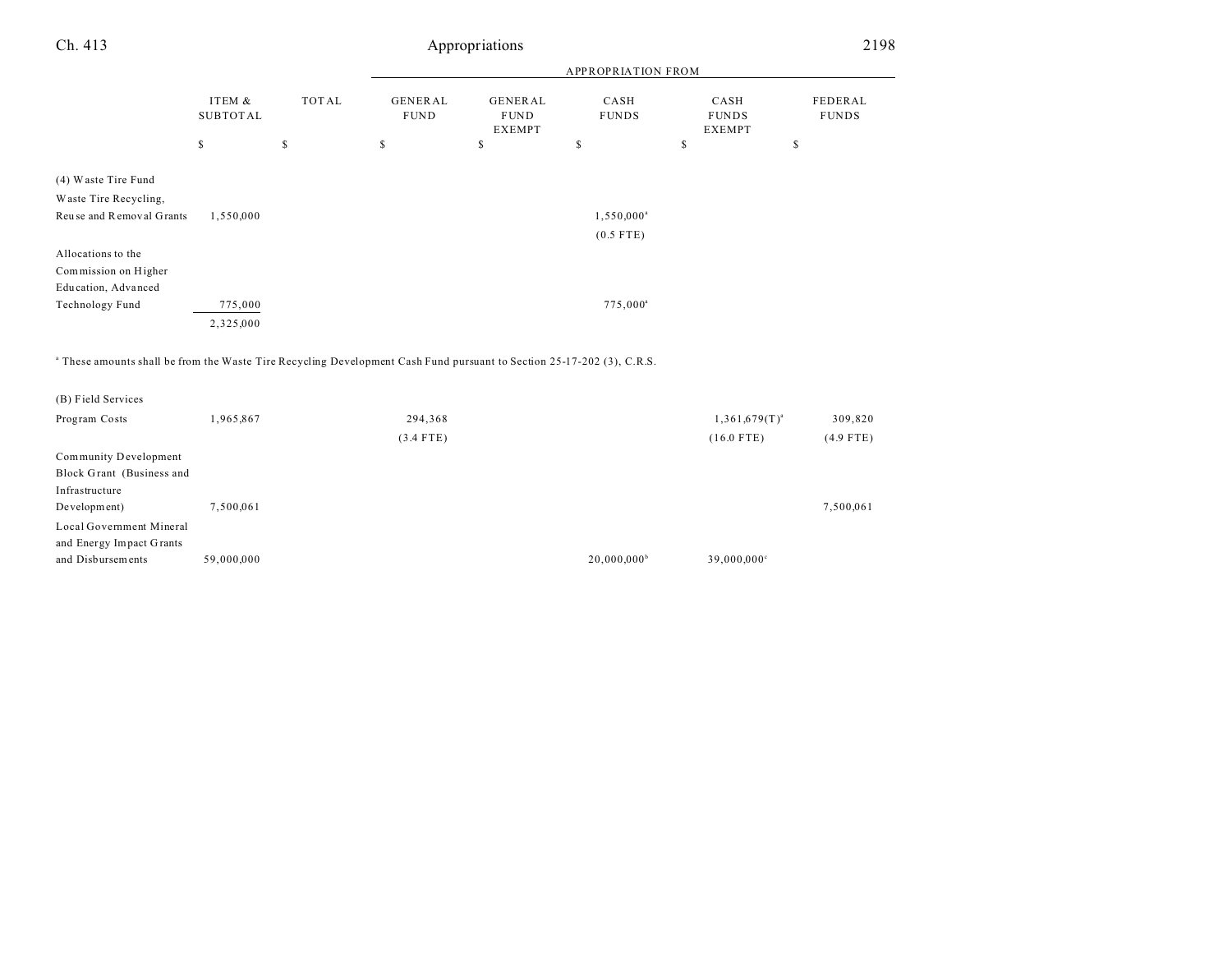| Local Government Limited |            |                   |                          |
|--------------------------|------------|-------------------|--------------------------|
| Gaming Impact Grants     | 5,790,000  |                   | $5,790,000$ <sup>d</sup> |
|                          | 11,977,718 |                   | 11,977,718 <sup>d</sup>  |
| Search and Rescue        |            |                   |                          |
| Program                  | 615,000    | $505,000^{\circ}$ | $110,000$ <sup>f</sup>   |
|                          |            | $(1.3$ FTE)       |                          |
|                          | 74,870,928 |                   |                          |

81,058,646

<sup>a</sup> Of this amount, \$152,576 shall be from indirect cost recoveries, \$727,118 shall be from the Local Government Severance Tax Fund created in Section 39-29-110(1), C.R.S., \$363,560 shall be from the Local Government Mineral Impact Fund created in Section 34-63-102(5), C.R.S., \$81,500 shall be from Limited Gaming Funds appropriated to the Department of Revenue, and \$3 6,92 5 shall be from funds transferred from the Economic Development Commission in the Governor's Office. The Severance Tax and Mineral Impact amounts are transferred from the Local Government Mineral and Energy Impact Grants and Disbursements line item.

<sup>b</sup> This amount shall be from the Local Government Severance Tax Fund pursuant to Section 39-29-110, C.R.S.

<sup>c</sup>Of this amount, \$17,000,000 shall be from reserves in the Local Government Severance Tax Fund and \$22,000,000 shall be from the Local Government Mineral

Impact Fund, pursuant to Section 34-63-102, C.R.S., which is comprised of federal mineral leasing revenues and the existing fund balance.

This amount shall be from the fund balance in the Local Government Limited Gaming Impact Fund, which consists of funds transferred from the Limited Gaming Fund in the Department of Revenue during the prior fiscal year, pursuant to Sections 12-47.1-701 and 12-47.1-1601, C.R.S.

This amount shall be from the Search and Rescue Fund pursuant to Section 33-1-112.5, C.R.S.

f This amount shall be from reserves in the Search and Rescue Fund pursuant to Section 33-1-112.5, C.R.S.

(C) Office of Emergency Management

| Program Costs | 8,598,886 | 268,719     | $6,000^{\circ}$ | $1,800,424^{\circ}$ | 6,523,743    |
|---------------|-----------|-------------|-----------------|---------------------|--------------|
|               |           | $(3.3$ FTE) |                 | $(4.9$ FTE)         | $(14.8$ FTE) |

<sup>a</sup> This amount shall be from fees paid for local government emergency training programs.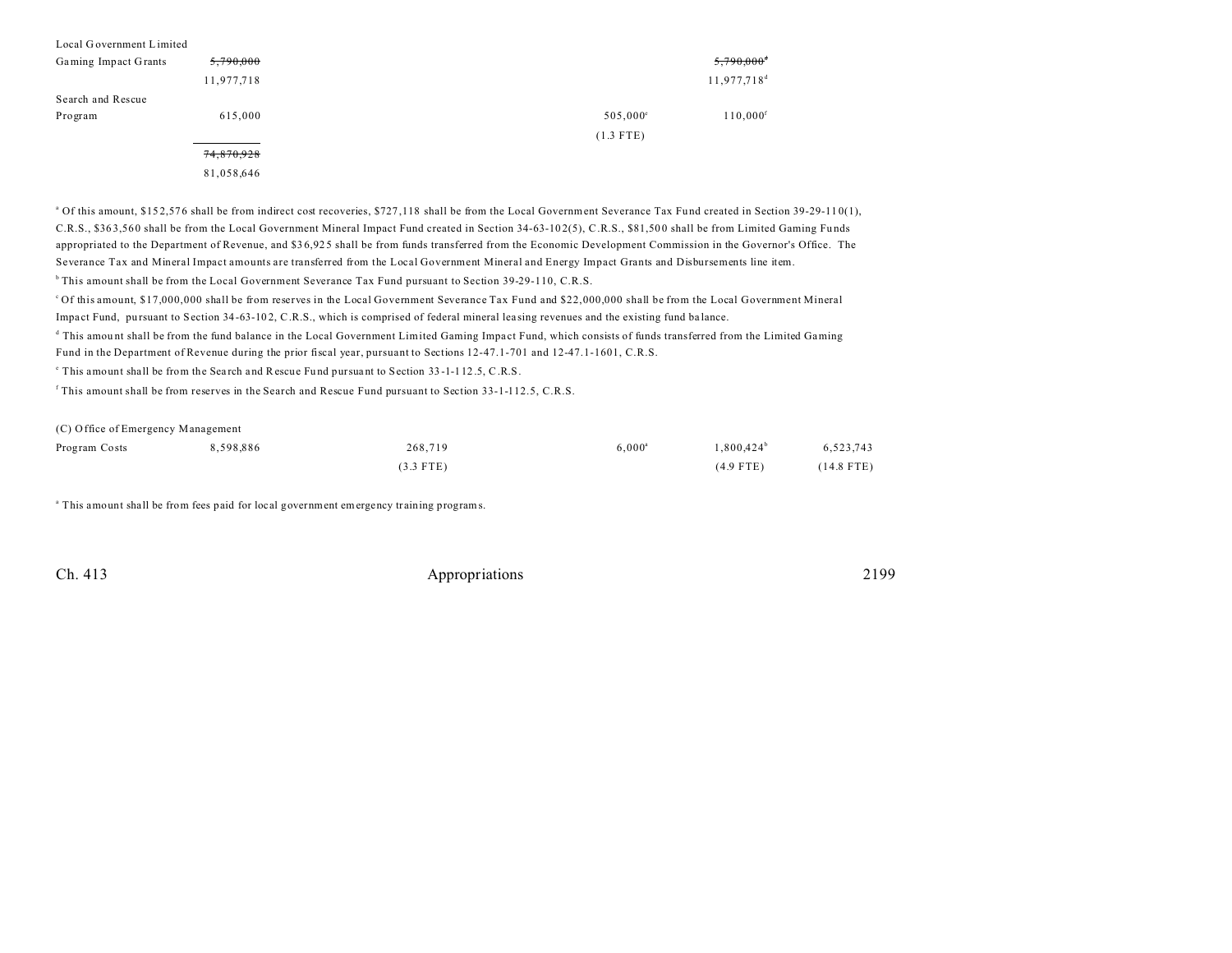|          |              |                | APPROPRIATION FROM |              |               |              |  |
|----------|--------------|----------------|--------------------|--------------|---------------|--------------|--|
| ITEM &   | <b>TOTAL</b> | <b>GENERAL</b> | <b>GENERAL</b>     | CASH         | CASH          | FEDERAL      |  |
| SUBTOTAL |              | <b>FUND</b>    | <b>FUND</b>        | <b>FUNDS</b> | <b>FUNDS</b>  | <b>FUNDS</b> |  |
|          |              |                | <b>EXEMPT</b>      |              | <b>EXEMPT</b> |              |  |
| \$       |              |                |                    |              |               |              |  |

<sup>b</sup> Of this amount, \$245,822(T) shall be from indirect cost recoveries, \$33,068(T) shall be from the Local Government Severance Tax Fund created in Section 39-29 -110(1 ), C.R.S., \$16,53 4(T) shall be from the Local Government Mineral Impact Fund created in Section 34-63-102 (5), C.R.S., \$1,50 0,00 0 shall be from the Disaster Emergency Fund created pursuant to Section 24 -32 -21 06 , and \$5,0 00 shall be from fees paid for state college and sta te agency emergency tra ining programs. The Severance Tax and Mineral Impact amounts are transferred from the Local Government Mineral and Energy Impact Grants and Disbursements line item.

| (D) Division of Local    |         |                     |                  |                   |
|--------------------------|---------|---------------------|------------------|-------------------|
| Government Indirect Cost |         |                     |                  |                   |
| Assessments              | 736.313 | 57.678 <sup>a</sup> | $181,690(T)^{b}$ | $496,945^{\circ}$ |

<sup>a</sup> Of this amount, \$30,913 shall be from the Colorado Water Resources and Power Development Authority pursuant to Section 37-95-107.6, C.R.S., \$18,135 shall be from the Search and Rescue Fund pursuant to Section 33-1-112.5, C.R.S., and \$8,632 shall be from the Waste Tire Recycling D evelopment Cash Fund pursuant to Section 25-17-202 (3), C.R.S.

<sup>b</sup> Of this amount, \$167,545 shall be from reserves in the Local Government Severance Tax Fund and \$14,145 shall be from Limited Gaming Funds appropriated to the Depa rtment of Revenu e.

Of this amount, \$219,787 is anticipated from the Federal Emergency Management Agency, \$83,785 is anticipated from the Community Development Block Grant, \$53 ,340 is anticipated from the Community Services Block Grant, and \$83,7 73 is anticipated from the Local Government Mineral Impact Fund, and \$ 56,2 60 shall be from W orkforce Development.

> 143,844,602 150,032,320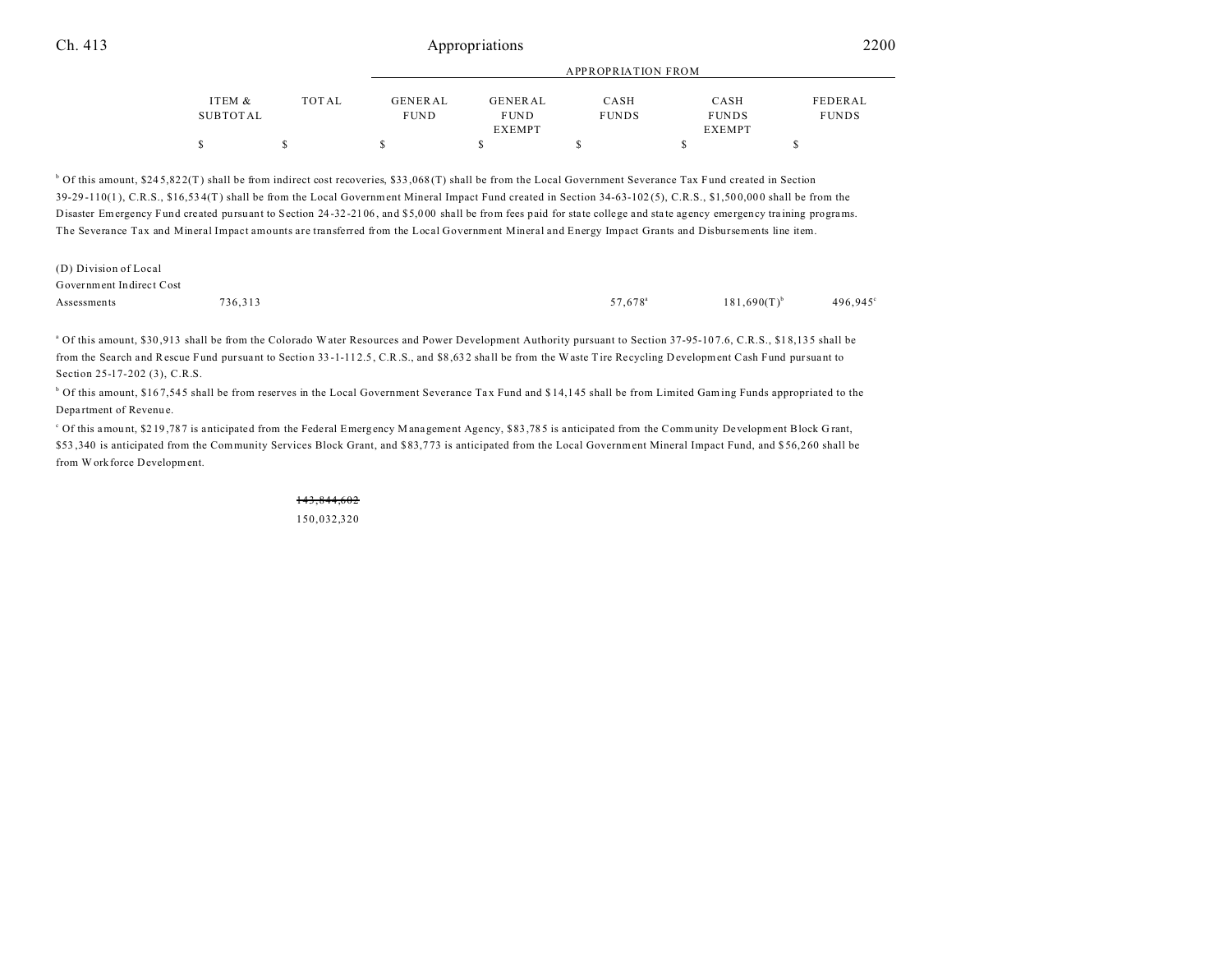| <b>TOTALS PART XII</b> |  |  |
|------------------------|--|--|
|------------------------|--|--|

| $(LOCAL AFFAIRS)^{2,3}$ | <del>\$179,707,687</del> | <del>\$5.713.935</del> | \$24,050,340 | \$101,136,707               | \$48,806,705 |
|-------------------------|--------------------------|------------------------|--------------|-----------------------------|--------------|
|                         | \$185,864,171            | \$5,689,525            | \$24,049.871 | $$107.326.620$ <sup>a</sup> | \$48,798,155 |

<sup>a</sup> Of this amount,  $\frac{$4,540,033}{4}$  \$4,573,799 contains a (T) notation.

**FOOTNOTES** -- The following statements are referenced to the numbered footnotes throughout section 2.

- 2 (Governor lined through this provision. See L. 20 03 , p. 355 1.)
- 3 All Departments, Totals -- The General Assembly requests that copies of all reports requested in other footnotes contained in this act be delivered to the Joint Budget Committee and the ma jority and minority leadership in each house of the General Assembly. Each principal department of the sta te shall produce its rules in an electronic format that is su itable for pu blic access through electronic means. Such ru les in such format shall be submitted to the Office of Legislative Legal Services for publishing on the Internet. It is the intent of the General Assembly that this be done within existing resources.
- 137 Department of Local Affairs, Executive Director's Office, Moffat Tunnel Improvement District -- The Department of Local Affairs is requested to provide a report to the Joint Budget Committee, by November 1, 2003, detailing the Department's actual and anticipated activities, expenses and revenues in FY 2000-01, FY 2001-02, FY 2002-03, FY 2003-04, and FY 2004-05 related to the administration of the Moffat Tunnel Improvement District. The report should identify work undertaken or contracted by the Department, including legal, title search, and surveying services, and the reasons for the work, including, but not limited to, the sale of assets.
- 138 (Governor lined through this provision. See L. 20 03 , p. 358 2.)
- 139 (Governor lined through this provision. See L. 20 03 , p. 358 2.)